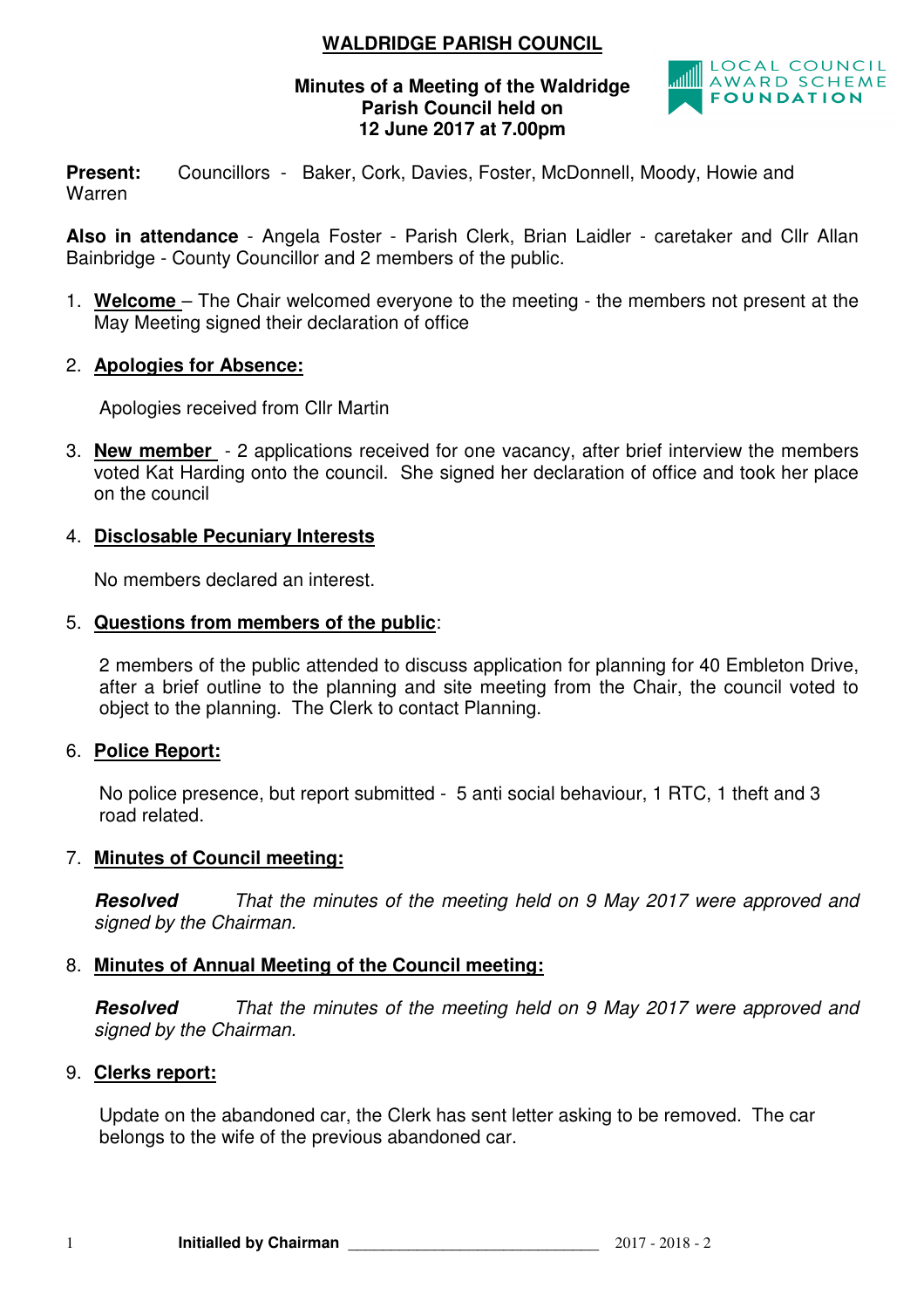### 9. **Parish Matters and on-going items**

a) **Room hire** - after a meeting with Willy Nilly, the council discussed their request. They all agreed it is a very good project, but not for parish rooms.

**Resolved:** As storage is an issue, the council voted unanimously against their request

Cllr Foster gave her apologies and left the meeting at 7.50pm

### b) **Planning applications received**

| DM/17/01578/RM                   | Land To The South East<br>Of Fern Meadows<br><b>Waldridge Road</b><br>Waldridge<br>DH <sub>2</sub> 3RB | Reserved Matters application relating to<br>2/13/00304/FUL (Erection of one dwelling)<br>for appearance, landscaping, layout and<br>scale details |
|----------------------------------|--------------------------------------------------------------------------------------------------------|---------------------------------------------------------------------------------------------------------------------------------------------------|
| DM/17/01589/FPA 66 Lesbury Close | Chester-le-Street<br>DH <sub>2</sub> 3SR                                                               | Single storey extension to rear with pitched<br>roof to rear and side                                                                             |
| DM/17/01633/FPA 1 Long Dale      | Chester-le-Street<br>DH <sub>2</sub> 2XQ                                                               | Erection of boundary wall to front and<br>driveway extension                                                                                      |
| DM/17/01653/FPA                  | 40 Embleton Drive<br>Chester-le-Street<br><b>DH2 3JS</b>                                               | Single storey extension to side and<br>widening of driveway                                                                                       |
| DM/17/01749/FPA 5 Foxglove       | <b>Chester-le-Street</b><br>DH <sub>2</sub> 2XW                                                        | Two storey extension to side                                                                                                                      |
| Resolved:                        |                                                                                                        | To recommend approval for all except 40 Embleton Drive                                                                                            |

- c) **To consider any planning applications received after the agenda was published.** 
	- No applications received
- d) **County Councillors report**

Cllr Bainbridge gave a verbal report, he spoke of which committees he is involved in.

## e) **Fitness equipment / Millennium Green / goal posts / fun hoop monthly inspections –**

The Caretaker gave a verbal report, stating no issues arising within the green, all equipment in sound order.

**Resolved:** Report noted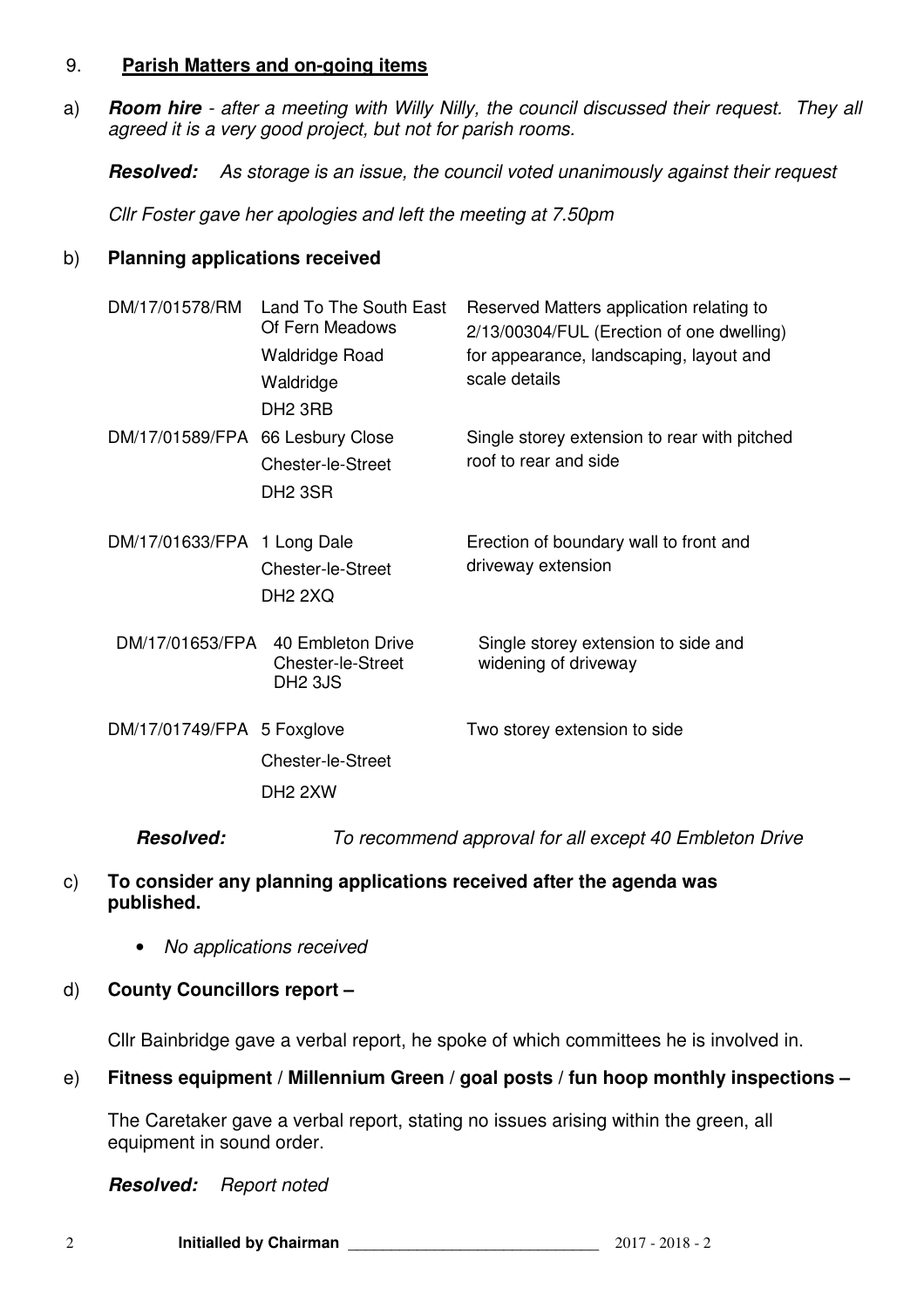Cllr McDonnell arrived at the meeting at 8pm

- f) **Timetable of events** CDALC forthcoming events (if any)
	- Councillor training
	- Chairman training
	- Other training courses available
	- Village hall (free training) the Clerk requested to attend

**Resolved:** It was agreed to allow Clerk to attend Village Hall. Cllrs Baker and Warren to attend Code of Conduct.

- g) **Friends of Congburn Woods**  A new group to be formed to discuss issues in the woods from motobikes. Cllr Davies and Baker gave a brief outline of the group. A public meeting is planned for 16 June at Pelton Fell.
- h) **Policy review**  (if any to be reviewed/adopted)
	- Grant awarding policy
	- Training intent

**Resolved:** It was agreed to approve with no changes and be updated on website

i) **Beat the bounds walk -** all arrangements were discussed. The date of the walk is 25 June at 2pm.

**Resolved:** Risk assessment and lead person were agreed. Refreshments to be purchased

j) **Energy bill** - after the heating has been kept on to alleviate the damp, the energy company have increased the direct debit to £98 per month.

**Resolved:** It was agreed to leave heating on thermostat at 14 degrees, the Caretaker to monitor if the heating is kicking in and report readings at next meeting.

### k) **Correspondence received**

- Nothing received
- l) **Correspondence received after agenda published** (to note only)
	- Nothing received

### m) **Waldridge in Bloom working group update –**

Cllr Cork gave an update. Quote for winter bedding was received at £2,321. A problem with theft of plants has occurred. He requested holding a lunch in the summer for the Chesters Best competition. Costs of Hi-vis vests for volunteers to be sought for next meeting

**Resolved:** Update noted. It was agreed to order winter bedding. It was agreed to hold lunch at cost of £50. It was agreed to purchase 6 CCTV stickers

n) **Fun day -** All activities were discussed, the Clerk to continue to arrange.